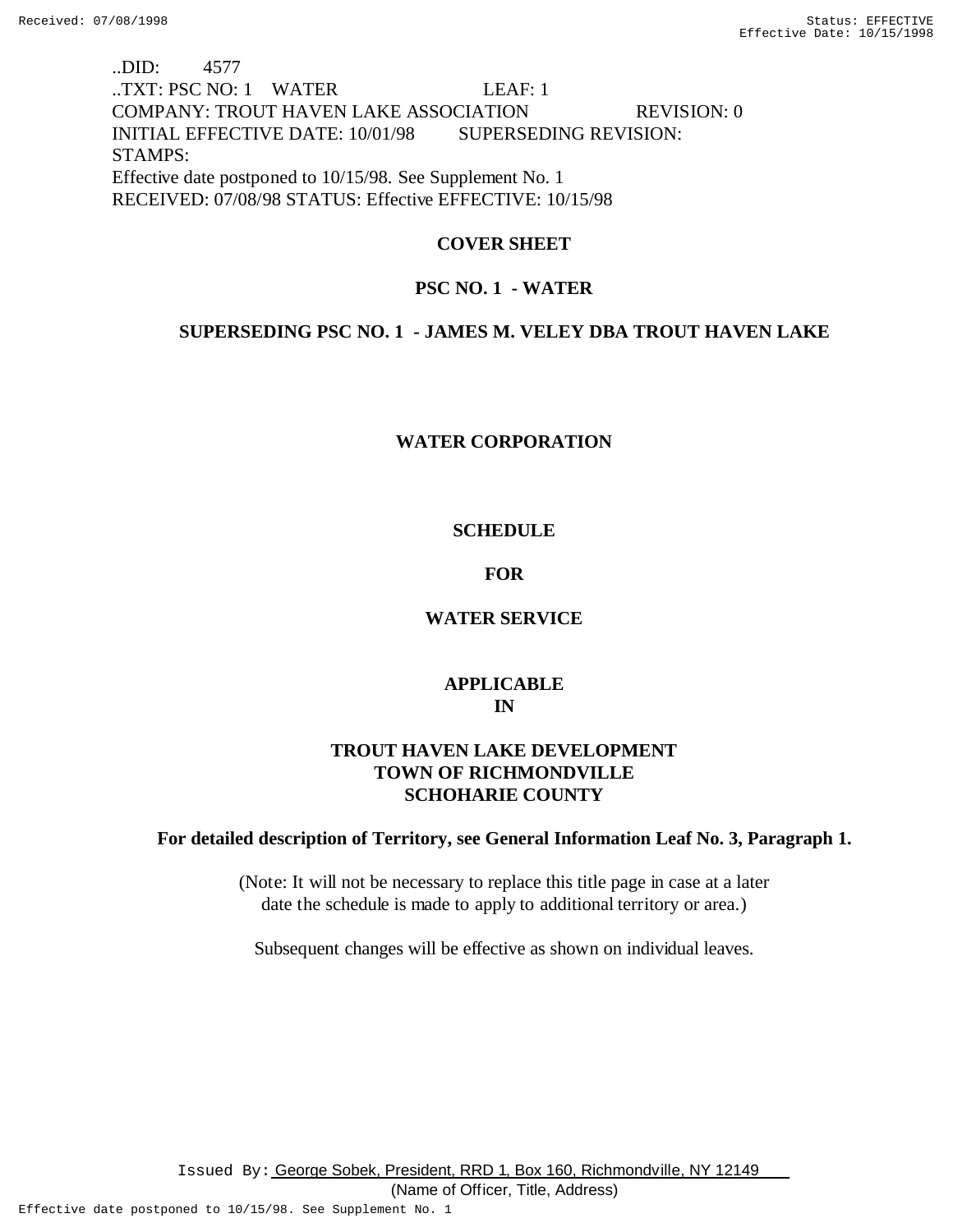..DID: 4584 ..TXT: PSC NO: 1 WATER LEAF: 2 COMPANY: TROUT HAVEN LAKE ASSOCIATION REVISION: 0 INITIAL EFFECTIVE DATE: 10/01/98 SUPERSEDING REVISION: STAMPS: Effective date postponed to 10/15/98. See Supplement No. 1 RECEIVED: 07/08/98 STATUS: Effective EFFECTIVE: 10/15/98

### **TABLE OF CONTENTS**

|    | <b>GENERAL INFORMATION</b>                                     | <b>LEAF NO.</b> |
|----|----------------------------------------------------------------|-----------------|
| 1. | Territory                                                      | 3               |
| 2. | Application for Water Service                                  | 3               |
| 3. | Deposits - Security                                            | 3               |
| 4. | Deposits - Interest                                            | $\overline{4}$  |
| 5. | Deposits - Return                                              | 4               |
| 6. | Deposits - Other                                               | 4               |
| 7. | <b>General Rules</b>                                           | $5 - 6$         |
| 8. | Metered Service                                                | $6 - 7$         |
| 9. | <b>Unmetered Service</b>                                       | 7               |
|    | 10. Extension of Mains                                         | 7               |
|    | 11. Discontinuance of Service - Non-payment                    | $7 - 8$         |
|    | 12. Discontinuance of Service - Other                          | $8 - 9$         |
|    | 13. Discontinuance of Residential Service - Special Procedures | 9               |
|    | 14. Deferred Payment Agreements                                | 9               |
|    | 15. Complaint Handling Procedures                              | 10              |
|    | 16. Restoration of Service                                     | $10 - 11$       |
|    | 17. Interest on Customer Overpayments                          | 11              |
|    | 18. Regulation                                                 | 11              |
|    | <b>RATES</b><br>Service Classification No. 1                   | 12              |

Issued By: George Sobek, President, RRD 1, Box 160, Richmondville, NY 12149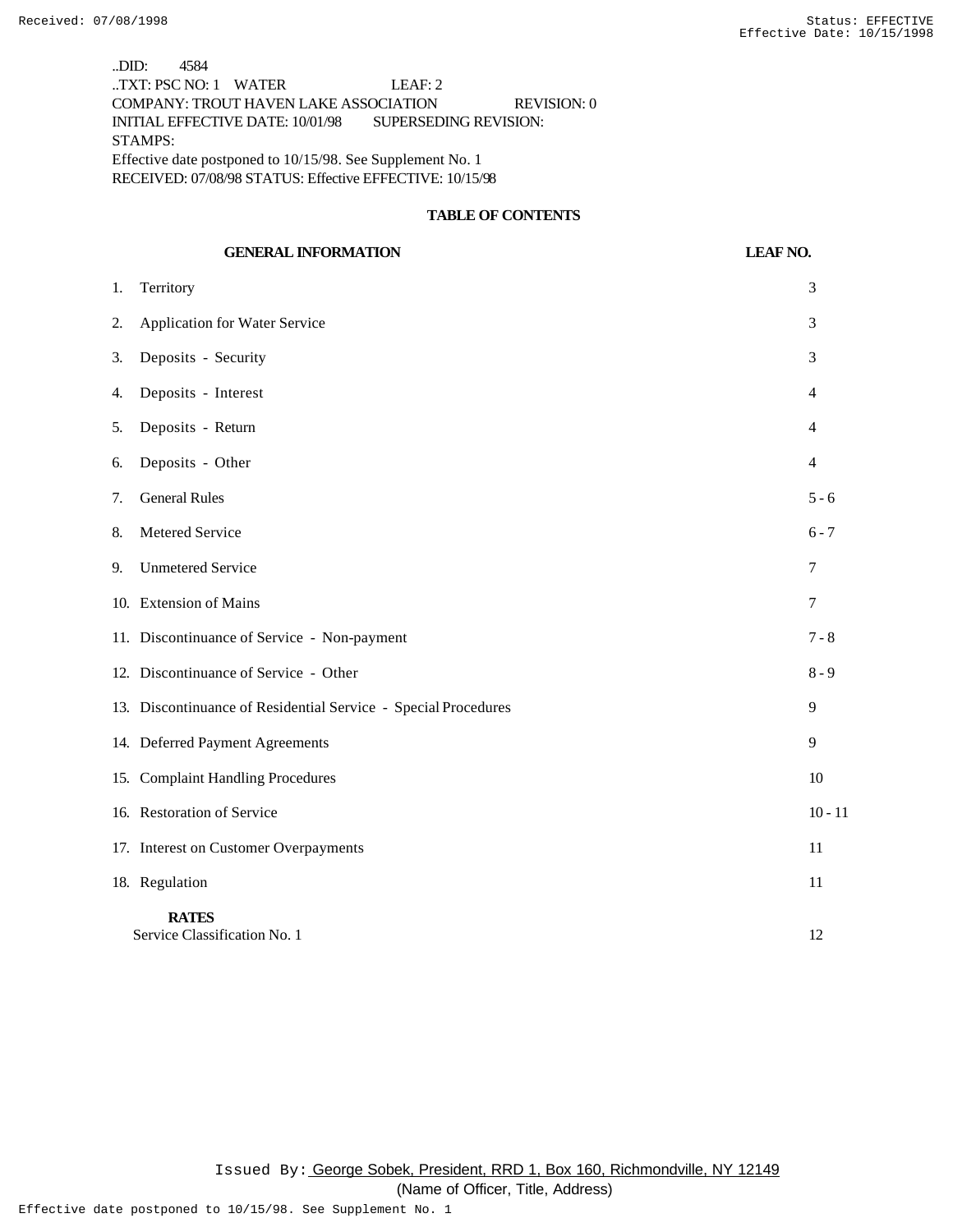..DID: 4573 ..TXT: PSC NO: 1 WATER LEAF: 3 COMPANY: TROUT HAVEN LAKE ASSOCIATION REVISION: 0 INITIAL EFFECTIVE DATE: 10/01/98 SUPERSEDING REVISION: STAMPS: Effective date postponed to 10/15/98. See Supplement No. 1 RECEIVED: 07/08/98 STATUS: Effective EFFECTIVE: 10/15/98

#### **GENERAL INFORMATION**

1. Territory (County, Town, Development, Streets, etc.)

 Trout Haven Lake Development Town of Richmondville Schoharie County

2. Application for Water Service

- A. Written application for service may be required.
- B. A separate application may be required for each premises.
- C. Premises may be subject to inspection by the company.
- D.Applications need not be accepted from customers with charges due on any water accounts with the company. The company must accept an application if the customer enters into a deferred payment agreement.

E.Service pipe installations are subject to company approval.

#### 3. Deposits - Security

- A.As a condition of receiving service, the company may require a deposit from customers that are delinquent (having a bill remaining unpaid 23 days from the date mailed), seasonal, short term or temporary or who have had service terminated for non-payment during the preceding 6 months. In addition, a deposit may also be required from a nonresidential customer whose credit has not been established with the company. A delinquent customer shall be provided with a written notice 20 days before the deposit is assessed which states that failure to make timely payments will permit the company to require a deposit from such customer.
- B.Deposits from applicants and customers may not exceed two times the estimated average monthly bill for a calendar year, except in the case of customers whose usage varies widely where deposits may not exceed twice the average monthly bill for the peak season.
- C.The company shall perform an annual review of the billing history of every customer who has a deposit with the company to assure that a deposit is still required under (3A) above and that the amount of the deposit conforms with (3B) above. The company reserves the right to review the deposit at any time. If a review shows that the deposit held falls short of the amount the company may require by 25 percent or more, the company may require the payment of an additional amount. If a review shows that the deposit held exceeds the amount required by 25 percent or more, the company shall refund the excess to the customer. The customer may request a downward revision of the deposit.

 Issued By: George Sobek, President, RRD 1, Box 160, Richmondville, NY 12149 (Name of Officer, Title, Address)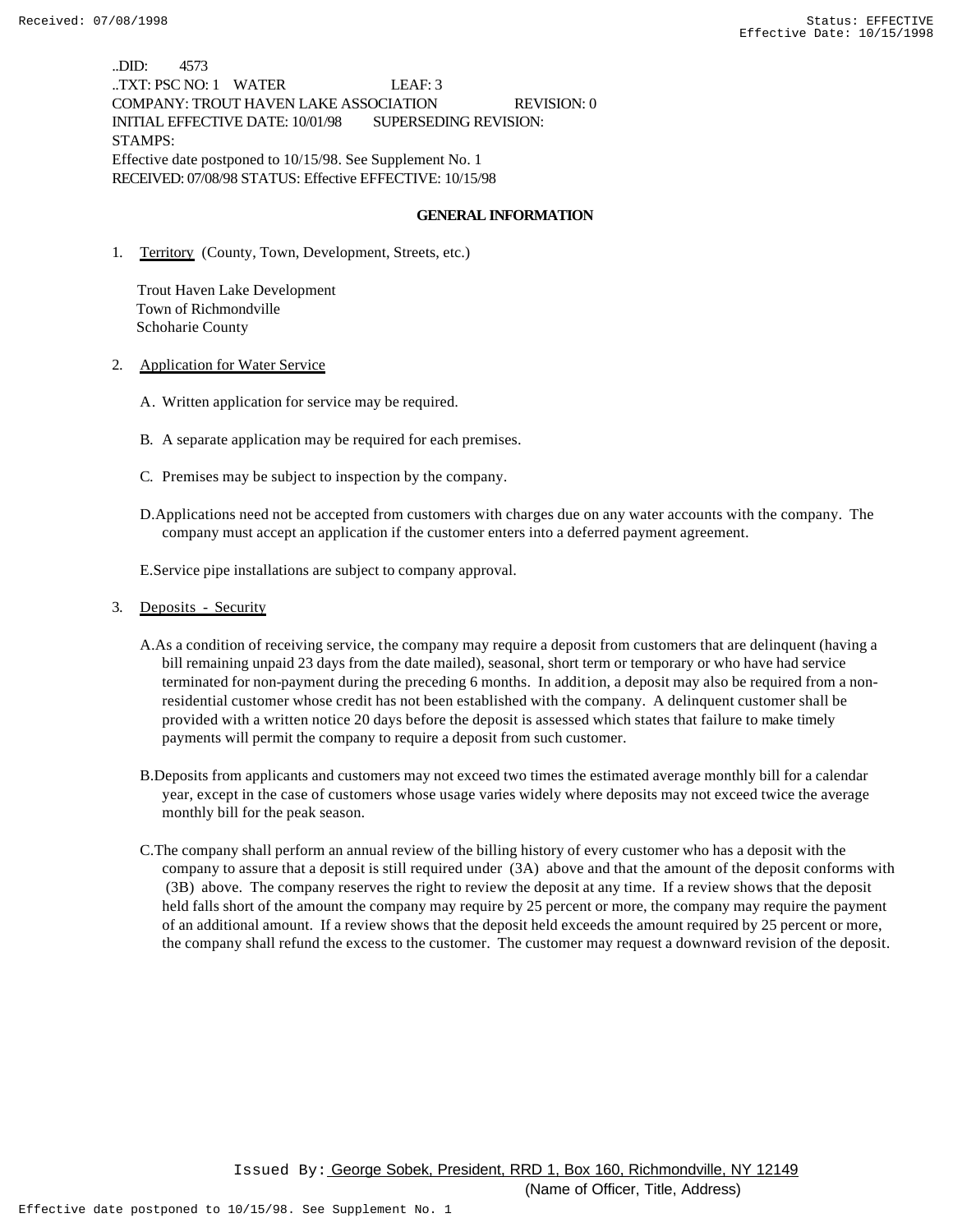..DID: 4574 ..TXT: PSC NO: 1 WATER LEAF: 4 COMPANY: TROUT HAVEN LAKE ASSOCIATION REVISION: 0 INITIAL EFFECTIVE DATE: 10/01/98 SUPERSEDING REVISION: STAMPS: Effective date postponed to 10/15/98. See Supplement No. 1 RECEIVED: 07/08/98 STATUS: Effective EFFECTIVE: 10/15/98

### **GENERAL INFORMATION**

4. Deposits - Interest

Every deposit shall earn simple interest at the rate per annum prescribed by the Public Service Commission. The interest must be paid to customers when the deposit is returned. If the deposit has been held for 12 consecutive months or more, the interest must be credited to the customer no later than the first bill rendered after the next succeeding first day of October and at the end of each succeeding 12 month period.

#### 5. Deposits - Return

- A.The company shall return to a customer a deposit or portion of a deposit and all interest thereon no more than 30 days after:
	- (1) the day the account is closed and all bills are paid; or
	- (2)the date of the first bill for service rendered after a 12 month period during which time the customer was not delinquent, provided there is no other basis for the company to request a deposit; or
	- (3)a review of the deposit shows that a reduction of the deposit is warranted.
- B.A deposit or portion of a deposit plus interest thereon that is subject to return may be credited to the customer's account in the amount of any outstanding charges. If any balance remains, a refund check shall be issued.

6. Deposits - Other

- A.In the event that the applicant desires service for a trailer or other non-permanent structure, he shall deposit with the company all costs of the connection of such service. Said deposit shall bear simple interest as required above and shall be refunded at the end of 10 years, or sooner in the event that a permanent structure for such service connection is completed.
- B.The company may also require deposits from customers to guarantee future payments as set forth in lawn sprinkler, main extension, or other forms of contracts which are in a form approved by the Public Service Commission. The interest rates for these deposits will be the same as the interest rates for security deposits and such interest will be credited to the customer as prescribed by Commission rules.

Issued By: George Sobek, President, RRD 1, Box 160, Richmondville, NY 12149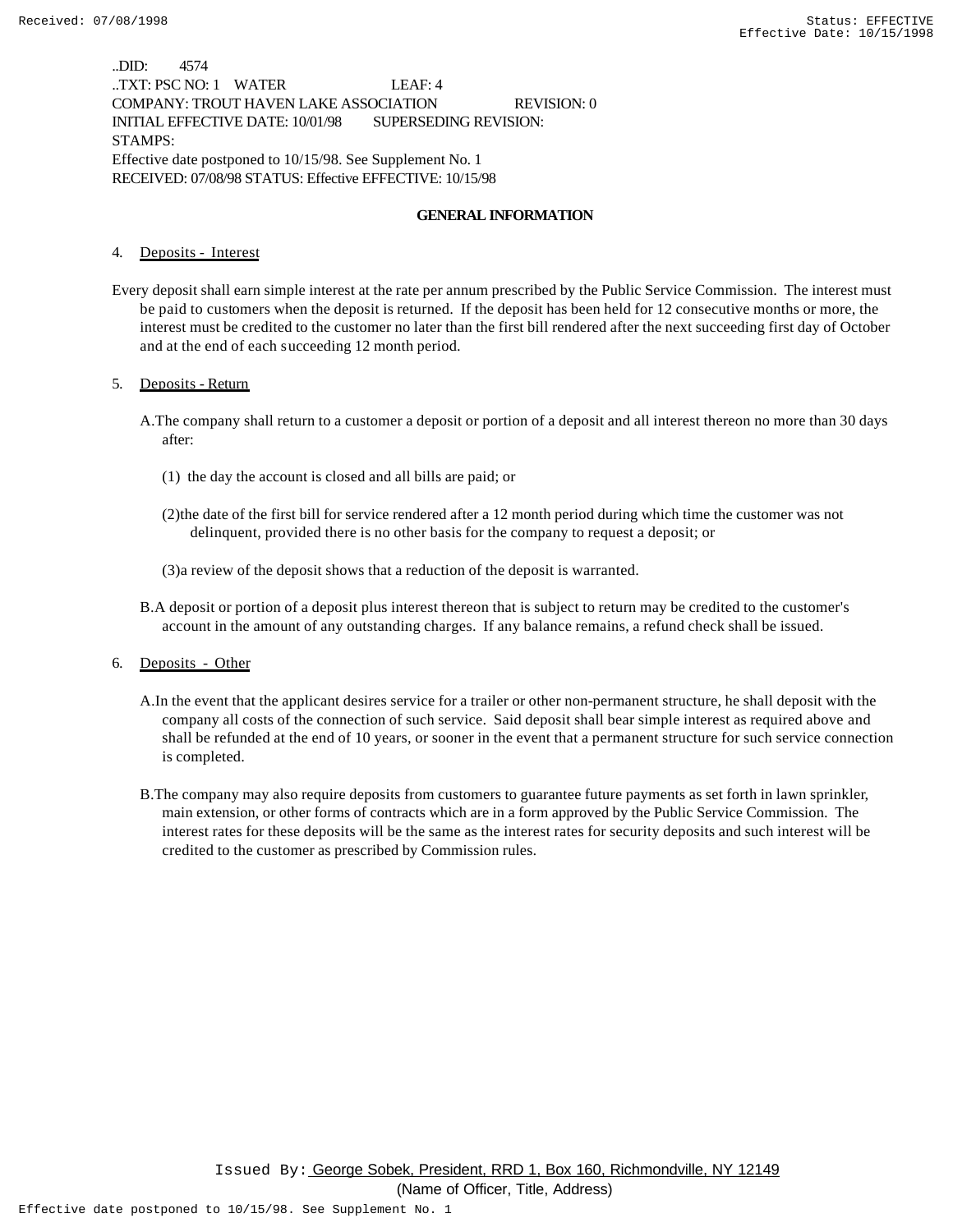..DID: 4575 ..TXT: PSC NO: 1 WATER LEAF: 5 COMPANY: TROUT HAVEN LAKE ASSOCIATION REVISION: 0 INITIAL EFFECTIVE DATE: 10/01/98 SUPERSEDING REVISION: STAMPS: Effective date postponed to 10/15/98. See Supplement No. 1 RECEIVED: 07/08/98 STATUS: Effective EFFECTIVE: 10/15/98

### **GENERAL INFORMATION**

#### 7. General Rules

- A.Customers must provide 10 days' written notice prior to the date on which termination of service is requested or prior to a change of occupancy, until which date the customer will be responsible for payment of service.
	- B.Fire hydrants shall not be used without the written permission of the company or unless in conformance with filed fire protection tariff provisions.
	- C.The company will not be liable for damage resulting from the presence of its facilities, supply, or use of water service, except damage resulting from gross negligence of the company.
	- D.The company may shut off water in its mains to make repairs and extensions. Where possible, proper advance notice will be made to customers affected.
	- E.The use of water for sprinkling, swimming pools, or other less essential uses may be restricted or prohibited where such use may unreasonably reduce the adequacy of service for other domestic purposes.
	- F.There must be a separate service for each premises.
	- G.Installation of service pipes and mains will not normally be made when the ground is frozen.
	- H.The customer is responsible for service pipes and plumbing within the property line. Any plumbing work done on the customer's service pipe is subject to approval by the company. No underground work shall be covered up until it has been inspected and approved by the company.

I.All leaks on customer premises or the customer portion of the service pipe must be repaired as soon as possible.

- J.All mains, services (up to the property line) and other water system facilities will be maintained and replaced by the company.
- K.The company will supply water in the distribution system at pressures between 20 and 100 pounds per square inch (psi) and will strive, where practicable, to maintain a normal working pressure of 60 psi with a minimum of 35 psi. If the company makes changes to its system which cause the pressure to increase to over 100 psi to existing customers, the company will be responsible for the first installation of the necessary equipment in the customer's premises. From that point on the equipment will be considered part of the customer's internal plumbing and the customer will be responsible for its maintenance or replacement. If a water pressure reducing valve, in the customer's or applicant's opinion, is necessary or desired to safeguard the plumbing, it is the customer's or applicant's responsibility to purchase, install and maintain this equipment. Where a pressure reducing valve is used it is also advisable to install a suitable pressure relief valve. All installations will comply with the local building codes and standards and are considered a part of the customer's internal plumbing.

Issued By: George Sobek, President, RRD 1, Box 160, Richmondville, NY 12149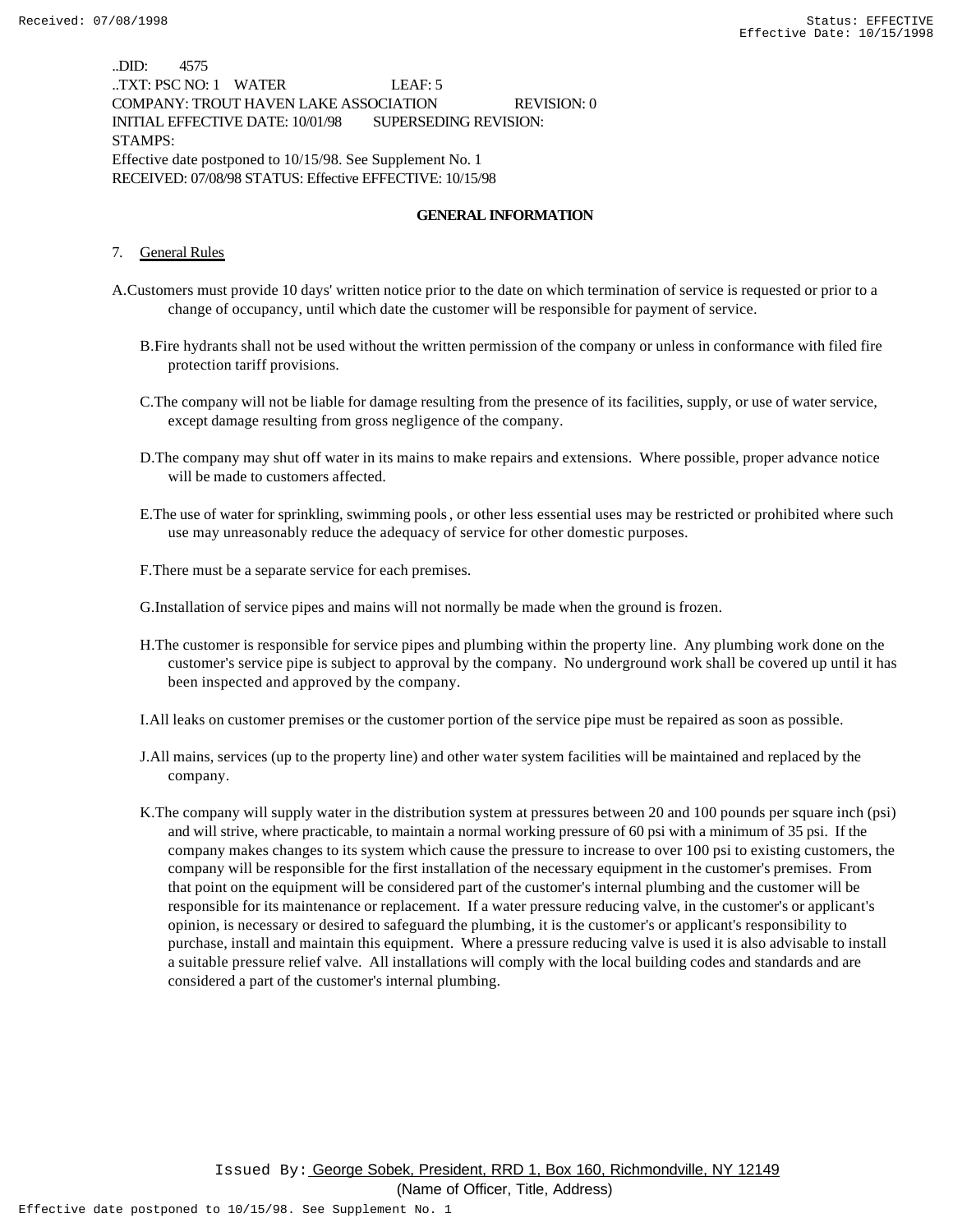..DID: 4576 ..TXT: PSC NO: 1 WATER LEAF: 6 COMPANY: TROUT HAVEN LAKE ASSOCIATION REVISION: 0 INITIAL EFFECTIVE DATE: 10/01/98 SUPERSEDING REVISION: STAMPS: Effective date postponed to 10/15/98. See Supplement No. 1 RECEIVED: 07/08/98 STATUS: Effective EFFECTIVE: 10/15/98

### **GENERAL INFORMATION**

- L.Where an applicant is seeking service at an elevation or gradient which could not otherwise be adequately serviced by existing plant, the company will require that the applicant bear the additional cost of providing such extraordinary service, or in the alternative, require the applicant to purchase, install and maintain the necessary special equipment, such as a hydro-pneumatic system, needed to serve the premises. The installation of a hydro-pneumatic system as part of the customer's internal plumbing may be subject to approval of the Health Department and should comply with local building codes and standards.
- M.Cross connections to water sources other than the company's or with other facilities are strictly prohibited. Customers must, at their expense, install and maintain such backflow prevention devices as may be required by the company in accordance with good water works practice or applicable laws or regulations.
- N.Customers must permit company representatives to enter their premises on reasonable request for purposes relating to the operation and maintenance of the company's system, including inspection of the customer's and the company's facilities, installation, reading, testing, replacement and removal of meters, and terminating and restoring service.
- O.No person shall maliciously, willfully or negligently break, damage, destroy, uncover, deface, block access to or tamper with any pipe, valve, meter, structure, appurtenance or equipment which is a part of the water works system.
- 8. Metered Service (if applicable and provided for in Service Class No. 1 or Nos. )

A.A meter of a type approved by the Commission is required for each premises.

- B.The company will furnish, install, and maintain the meter. Unless the meter register is set at zero, the company shall attach a tag with the date and meter dial reading at the time of installation.
- C.The customer will provide a location for the meter acceptable to the company and will be responsible for the cost of repairing damage resulting from human interference, frost, backflow of hot water, or other such causes.
- D.Where the company agrees it is necessary to set a meter outside the building, it shall be installed at the expense of the customer in a pit acceptable to the company which is both water-tight and frostproof. The cover of the pit shall be fastened with a convenient locking device. Where the distance from the property line to the front wall of the building is greater than 75 feet, the company may require that the meter be set in a pit at or near the property line. If the pit is to be installed on property not owned or controlled by the customer, written consent of the owner of the property shall be obtained prior to the installation.

Issued By: George Sobek, President, RRD 1, Box 160, Richmondville, NY 12149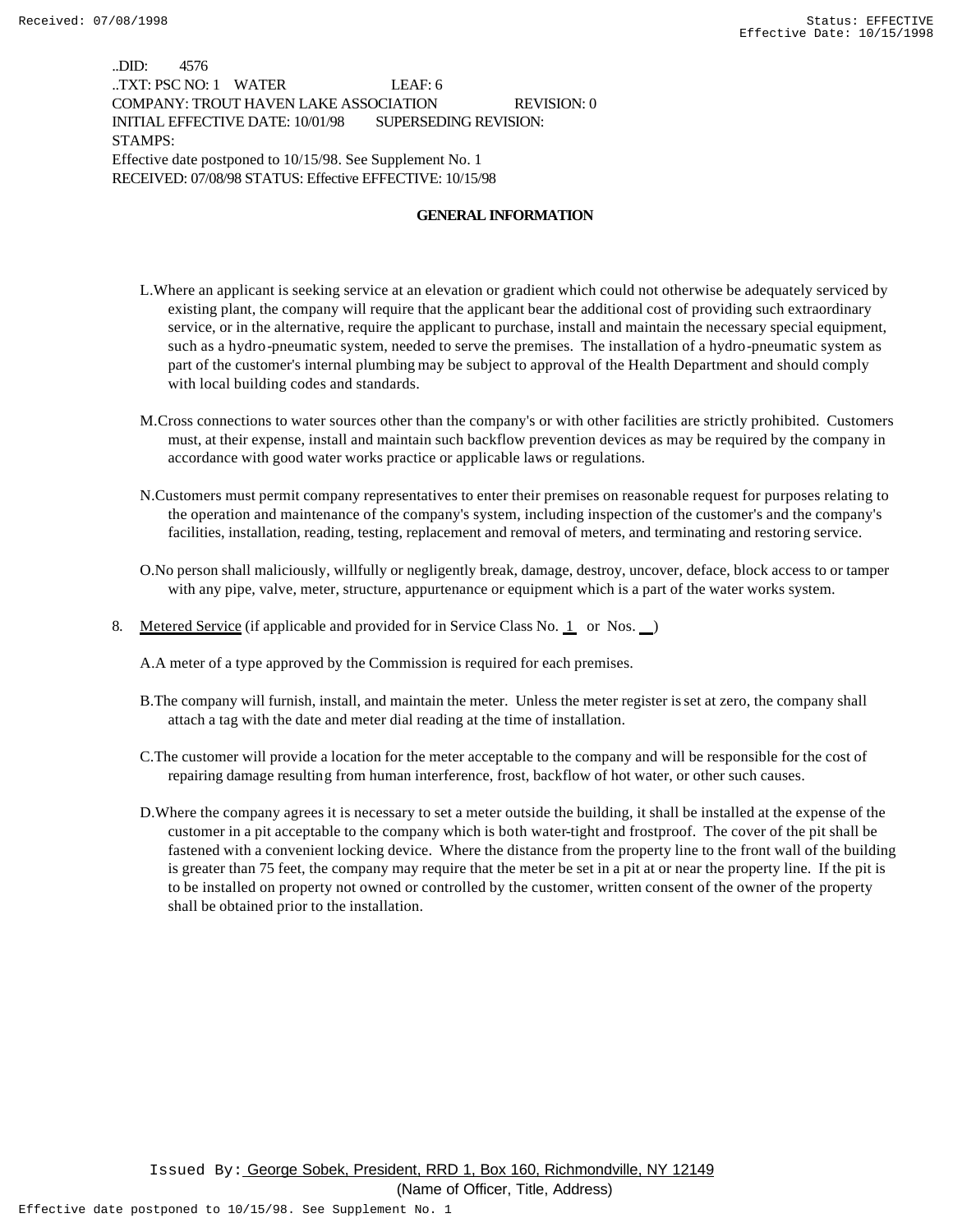..DID: 4578 ..TXT: PSC NO: 1 WATER LEAF: 7 COMPANY: TROUT HAVEN LAKE ASSOCIATION REVISION: 0 INITIAL EFFECTIVE DATE: 10/01/98 SUPERSEDING REVISION: STAMPS: Effective date postponed to 10/15/98. See Supplement No. 1 RECEIVED: 07/08/98 STATUS: Effective EFFECTIVE: 10/15/98

### **GENERAL INFORMATION**

E.The company reserves the right to remove, test, and replace the meter.

- F.The company shall afford the customer an opportunity to verify the final reading of any water meter removed from the premises and obtain the customer's signature on a meter removal card which shows the date removed and the reading.
- G.Meters will be tested in conformance with rules of the Public Service Commission. In the case of a disputed account involving the accuracy of the meter, the company will have the meter tested upon the request of the customer. Should the customer request to have a second meter test within 1 year, the customer will be responsible for the actual cost incurred to have the meter tested including the cost to remove the meter, payable in advance to the company. This fee will be refunded if the meter's final weighted average is found to register in excess of 100 percent. Adjustments in bills for over-registration of the meter will be made in accordance with the current rules of the Public Service Commission.

H.Bills will show meter readings and the dates read.

I.Bills will be reasonably estimated where a meter has been inaccessible and will be so indicated on the bill.

J.Where a meter has ceased to register or its percentage of accuracy cannot be determined, an estimated bill for the current period may be rendered. For all other periods the bill shall be the minimum applicable charge.

9. Unmetered Service (if applicable and provided for in Service Class No.  $\perp$  or Nos.  $\perp$ )

All applicable provisions of this tariff shall apply.

10. Extension of Mains

Mains will be extended in conformance with Commission Rules and Regulations found in 16 NYCRR, Part 501.

11. Discontinuance of Service - Non-Payment

 Service may be discontinued under the following provisions: for non-payment of any amount due for water supplied, for failure to make any payment due under a deferred payment agreement or for meter repairs (see Section 8C), for failure to post a required deposit or for failure to pay any fee or charge accruing under the contract or tariff.

Issued By: George Sobek, President, RRD 1, Box 160, Richmondville, NY 12149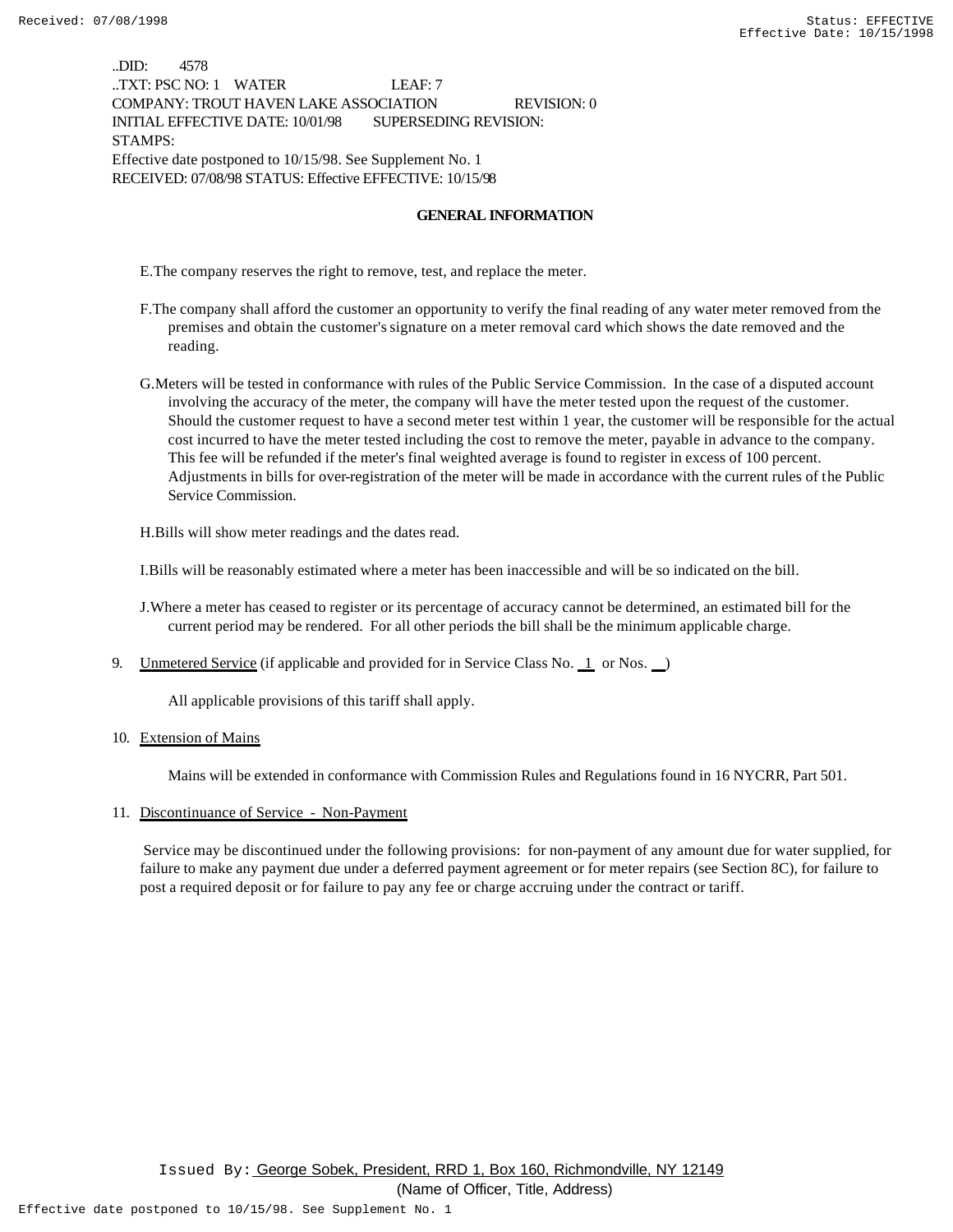..DID: 4579 ..TXT: PSC NO: 1 WATER LEAF: 8 COMPANY: TROUT HAVEN LAKE ASSOCIATION REVISION: 0 INITIAL EFFECTIVE DATE: 10/01/98 SUPERSEDING REVISION: STAMPS: Effective date postponed to 10/15/98. See Supplement No. 1 RECEIVED: 07/08/98 STATUS: Effective EFFECTIVE: 10/15/98

#### **GENERAL INFORMATION**

- A.A bill not paid within 23 days of mailing is considered delinquent, and the comp any may discontinue service after complying with 16 NYCRR, Part 533 which requires: (1) 15 days written notice if served personally, or (2) 15 days after a registered letter containing such notice has been signed or refused, or (3) 18 days after mailing written notice in a post-paid wrapper. Service will not be re-established until payment of all proper arrears, charges and deposits is made or a deferred payment agreement is entered into. Receipt of a subsequently dishonored negotiable instrument in response to a notice of discontinuance shall not constitute payment of the customer's account and the company shall not be required to issue additional notice prior to discontinuance. There will be a charge for processing all returned checks equal to the bank charge plus a handling fee of \$5.00 (not to exceed the maximum allowed by section 5-328 of General Obligations Law).
- B.The company will not discontinue service to residential premises for non-payment of bills on a Friday, Saturday, Sunday, public holiday (as defined in General Construction Law), or on a day on which the utility's main office is closed. Discontinuance can only take place from Monday to Thursday between the hours of 8 a.m. and 4 p.m.
- C.The company will not discontinue service for non-payment of bills to any person or entity receiving public assistance if the payment for such service is to be paid directly by the Department of Social Services or by the local Social Services representatives.
- 12. Discontinuance of Service Other
	- A.Service rendered under any application, contract or agreement may be discontinued by the company after reasonable notice for any of the following reasons:
		- (1)For willful or indifferent waste of water due to any cause or for non-authorized use of water.
		- (2)For failure to protect from damage the meter and connection, or for failure to protect and maintain the service pipe or fixtures on the property of the customer in a condition satisfactory to the company.
		- (3)For tampering with any meter, connections, service pipe, curb cock, seal or any other appliance of the company controlling or regulating the customer's water supply.
		- (4)For failure to provide the company's employees reasonable access to the premises supplied, or for obstructing the way of ingress to the meter or any other appliances controlling or regulating the customer's water supply.
		- (5)In case of vacancy of the premises.

Issued By: George Sobek, President, RRD 1, Box 160, Richmondville, NY 12149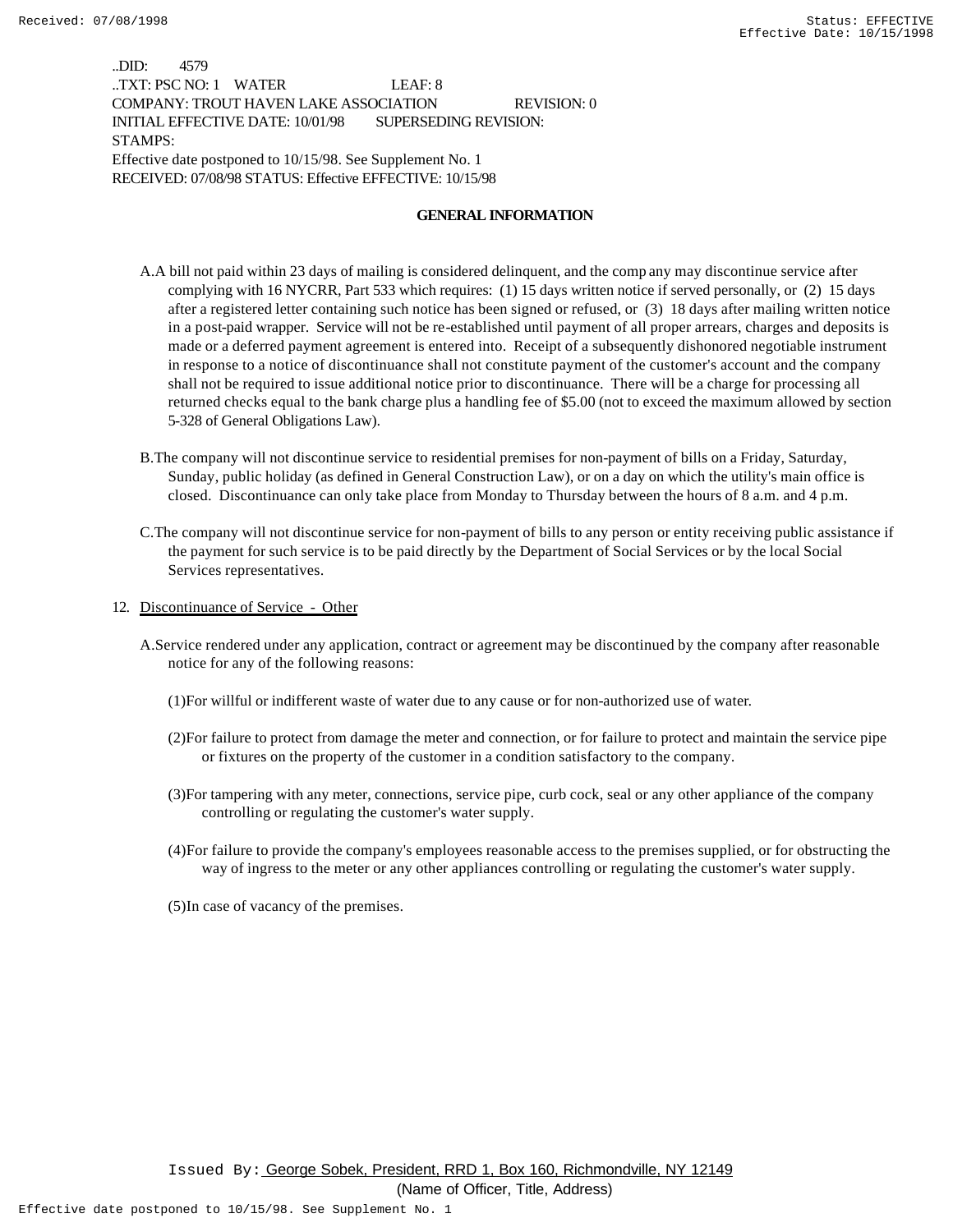..DID: 4580 ..TXT: PSC NO: 1 WATER LEAF: 9 COMPANY: TROUT HAVEN LAKE ASSOCIATION REVISION: 0 INITIAL EFFECTIVE DATE: 10/01/98 SUPERSEDING REVISION: STAMPS: Effective date postponed to 10/15/98. See Supplement No. 1 RECEIVED: 07/08/98 STATUS: Effective EFFECTIVE: 10/15/98

### **GENERAL INFORMATION**

(6)For cross connections.

(7)For submetering or reselling water.

- (8)For non-compliance with water usage restrictions.
- (9)For violation of any rule or regulation of the company as filed with the Public Service Commission, provided such violation affects the reliability or integrity of the water system.
- B.Written notice of discontinuance of service shall contain the information required by 16 NYCRR Section 533.3 and will be given except in those instances where a public health hazard exists.
- C.The company may, at any time, temporarily discontinue water service in case of accident, or for the purpose of making connections, alterations, repairs, changes, etc.
- D.Except as stated in the preceding paragraph, or in the case of a violation that threatens the integrity of the water system, the company shall not discontinue service to any customer on a Friday, Saturday, Sunday, Public Holiday or on a day when the company is not open for business. Public Holiday shall refer to those holidays defined in the General Construction Law.
- 13.Discontinuance of Residential Service Special Procedures

 If termination of service would result in serious impairment to health and safety, the company must delay the termination of service or, if service has already been terminated, must restore service, for thirty days under the following conditions:

- A. all occupants are either blind, disabled, 62 years of age or older or 18 years of age or under;
- B. a medical emergency exists; or
- C. if heating would be affected between November 1 and April 1.

 It is the customer's responsibility to notify the company that such conditions exist and to provide any required documentation. The company may require that the customer make appropriate arrangements to pay any arrears as well as pay current bills.

#### 14. Deferred Payment Agreements

 In addition to those circumstances in Section 13, the company will consider granting customers reasonable payment terms in cases where a customer is threatened with termination of service, or where the company has issued a backbill to a customer. Any such agreement may require the customer to make a reasonable down payment, and to pay current bills when issued.

Issued By: George Sobek, President, RRD 1, Box 160, Richmondville, NY 12149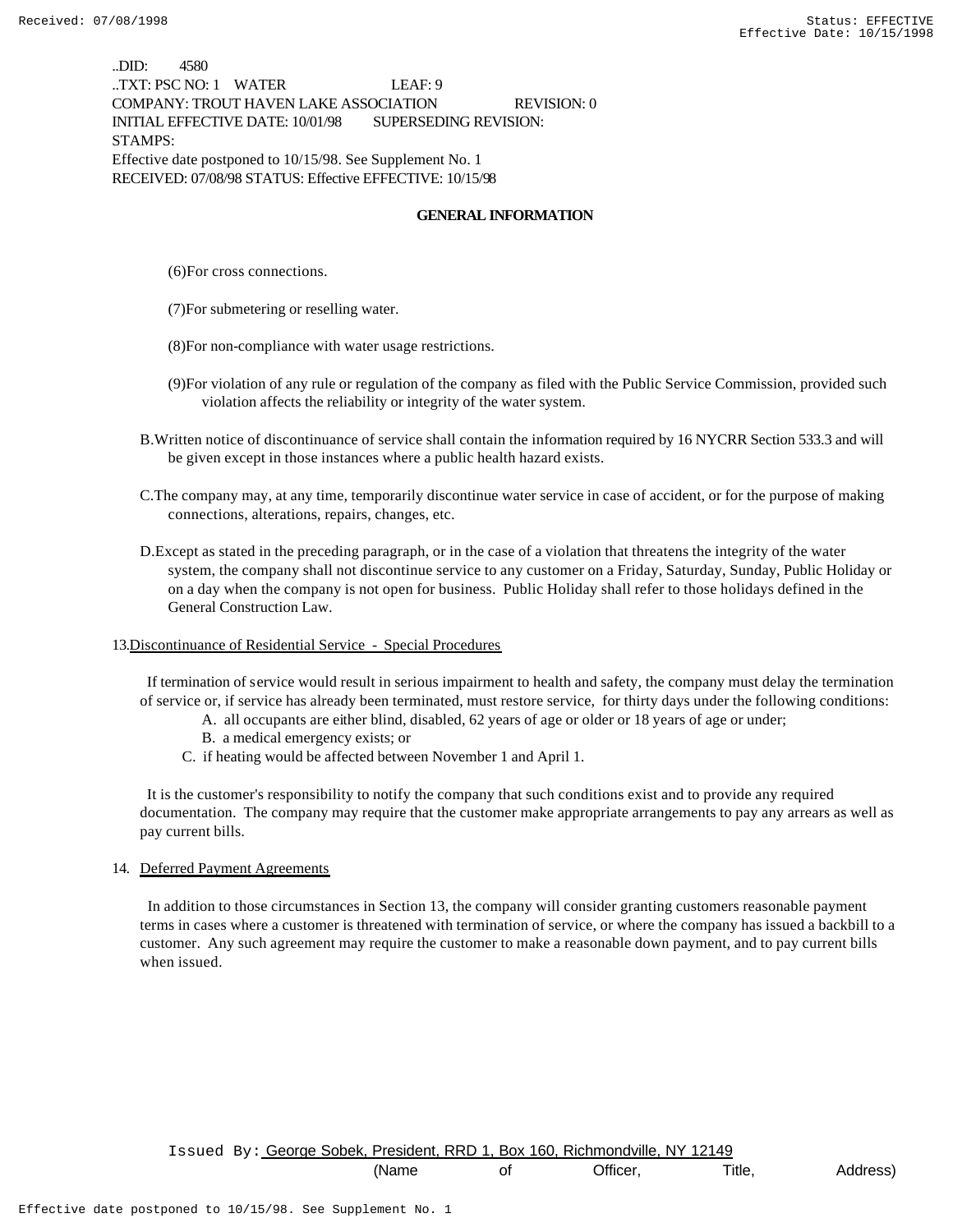# ..DID: 4581 ..TXT: PSC NO: 1 WATER LEAF: 10 COMPANY: TROUT HAVEN LAKE ASSOCIATION REVISION: 0 INITIAL EFFECTIVE DATE: 10/01/98 SUPERSEDING REVISION: STAMPS: Effective date postponed to 10/15/98. See Supplement No. 1 RECEIVED: 07/08/98 STATUS: Effective EFFECTIVE: 10/15/98

# **GENERAL INFORMATION**

## 15. Complaint Handling Procedures

- A. The company will promptly investigate and evaluate all complaints received from customers regarding bills for service rendered or required deposits. The results of the company's findings will be reported to the customer. During the period of investigation and evaluation, service will not be discontinued, nor shall a new notice of termination be issued, provided, however, that the customer will be required to pay the undisputed portion of any balance due, which may include bills for current usage.
- B. After the completion of such an investigation, if the company determines that the disputed service has been rendered, or that the disputed charge or deposit is proper in whole or in part, the company may require that the full bill or deposit be paid. Appropriate notices of the determination shall be given to the customer, and where notice of discontinuance of service was previously sent, or is served with the determination, such notice shall include a statement advising the customer of the availability of the Commission's complaint handling procedures, including the address and telephone number of the Department's Consumer Services Division. Where prior notice of discontinuance was sent, company procedure provides for discontinuance of service if customer fails to pay the proper amount due and owing within 5 days after notice of the company determination was served personally on the customer or at least 8 days after mailing of the notice. Under no circumstances will discontinuance of service occur if so precluded by the Commission.
- C. In situations where the complaint procedures of the Commission have been invoked and it is determined that the disputed service has been rendered or that the disputed charge or deposit is proper and prior notice of discontinuance was sent, a customer's service will not be discontinued for failure to pay the amount found due and owing until at least 5 days after notice of the Commission's determination, where personal service is made, or at least 8 days after mailing of such a notice.

### 16. Restoration of Service

 A charge will be made to restore service after discontinuance at the member's request, for nonpayment or for violation of these rules.

 This charge or charges will be a rate agreed upon by the members of the Association and will appear on all written notices of discontinuation of service. Any member has the right to request that the Department of Public Service investigate the charges.

Effective date postponed to 10/15/98. See Supplement No. 1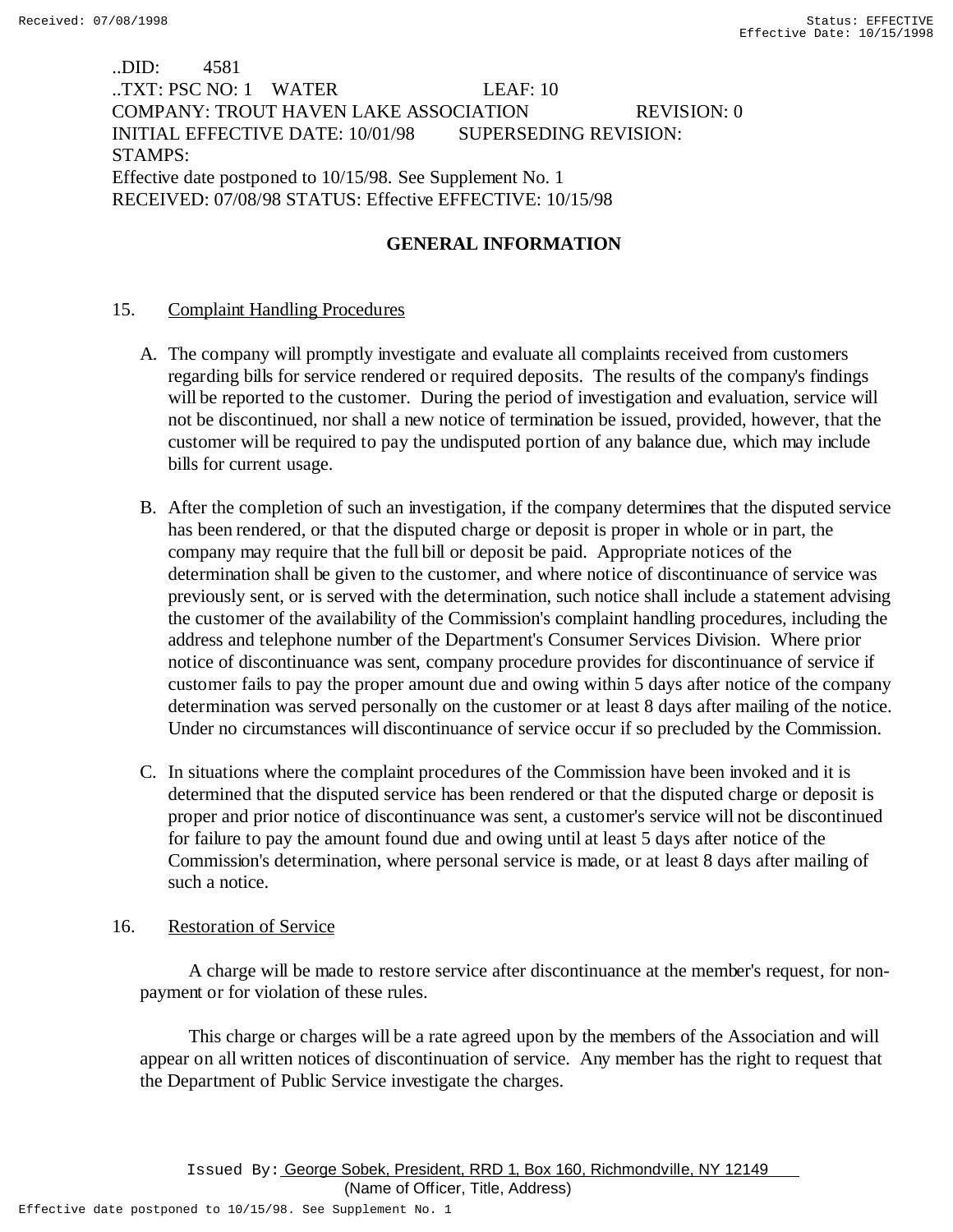### ..DID: 4582 ..TXT: PSC NO: 1 WATER LEAF: 11 COMPANY: TROUT HAVEN LAKE ASSOCIATION REVISION: 0 INITIAL EFFECTIVE DATE: 10/01/98 SUPERSEDING REVISION: STAMPS: Effective date postponed to 10/15/98. See Supplement No. 1 RECEIVED: 07/08/98 STATUS: Effective EFFECTIVE: 10/15/98

### **GENERAL INFORMATION**

In a case where service is being restored after discontinuance for non-payment, the Association may require full payment of all arrears as well as the restoration of service charge. If the Association and the member have entered into some form of payment agreement, the agreed upon down payment may be required before service will be restored.

If it becomes necessary to disconnect service at the main because of willful acts of a member, the service restoration charge will include the actual costs incurred by the Association to disconnect and reconnect the service.

#### 17. Interest on Customer Overpayments

The company will provide interest on a customer overpayment as follows:

- A. A customer overpayment is defined as payment by the customer to the company in excess of the correct charge for water service supplied to the customer which was caused by erroneous billing by the utility.
- B. The rate of interest on such amounts shall be the greater of the unadjusted customer deposit rate or the applicable late payment rate, if any, for the service classification under which the customer was billed. Interest shall be paid from the date when the customer overpayment was made, adjusted for any changes in the deposit rate or late payment rate, and compounded monthly, until the date when the overpayment was refunded.
- C. The company will not pay interest on customer overpayments that are refunded within 30 days after such overpayment is received by the company.

#### 18. Regulation

 All matters, rules and other situations concerning the rendering of water service which are not specifically covered herein or in a provision of the New York State Codes, Rules and Regulations and which are subject to the jurisdiction of the Public Service Commission, and for which a customer and the company cannot agree as to an equitable and fair solution will be referred to said Commission to be resolved. Either the customer or the company may request that a rule or provision of this tariff be changed for a particular situation.

Issued By: George Sobek, President, RRD 1, Box 160, Richmondville, NY 12149